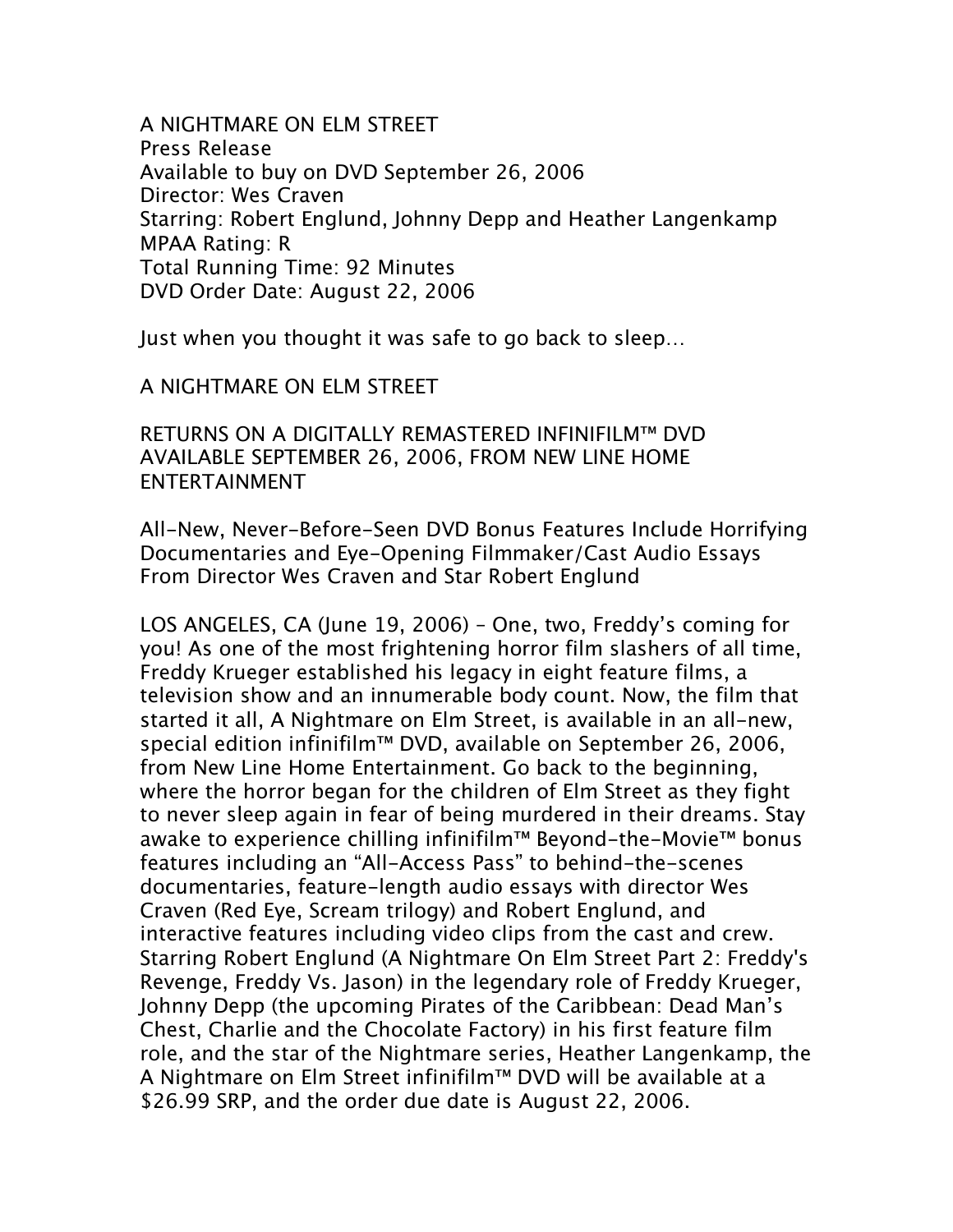Nancy Thompson (Langenkamp) is suffering from violent nightmares about a badly burned man wearing a glove made of knives. She quickly learns that this man – child molester Freddy Krueger – is also terrorizing the dreams of her friends and boyfriend, Glen (Depp). As they begin to die one by one in their sleep, Nancy learns, that years prior, the parents of Elm Street burned Krueger alive – and now Freddy is back to claim their children's lives as revenge! As the teenagers of Elm Street fight to stay awake, Nancy must save their lives and her own by bringing Freddy out of their dreams and back into the real world to destroy him forever.

## DVD SPECIAL FEATURES\*

• "All-Access Pass" documentaries:

o "Never Sleep Again" – the making of A Nightmare on Elm Street

o "Freddy's Coming For You" – trivia challenge

• Beyond-the-MovieTM documentaries:

o "The House That Freddy Built" – the legacy of New Line horror

o "Night Terrors" – the origins of Wes Craven's nightmares

• infinifilm™ interactive features:

o Exclusive Nightmare video clips

• Feature-length audio essays with Wes Craven, Robert Englund, Heather Langenkamp and more

• 16x9 widescreen (1.85.1) version of the film

• Dolby Digital 6.1 and Stereo Surround Sound

• Closed captions

\*DVD special features subject to change.

Title Format SRP Cat. # ISBN # UPC # A Nightmare on Elm Street infinifilm™ DVD Keepcase SRP N10419 0780655508 794043104190 New Line Home Entertainment distributes New Line Cinema theatrical films on DVD, VHS and UMD™, including the premium DVD brand infinifilm™. The Company also distributes feature films and non-theatrical programs acquired or produced by New Line Home Entertainment and New Line Television. Founded almost 40

years ago, New Line Cinema is the most successful independent